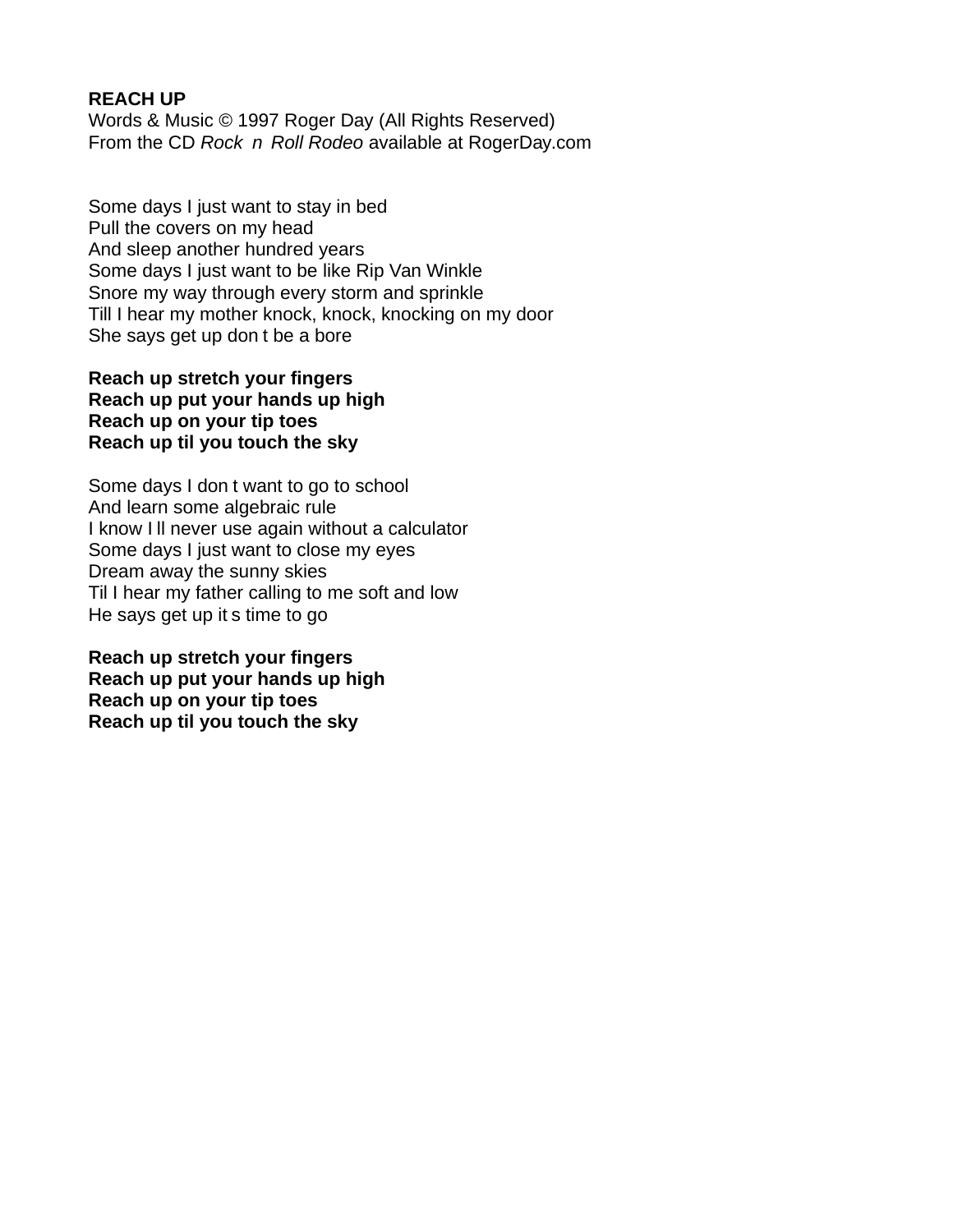## **MOSQUITO BURRITO**

Words & Music © 1997 Roger Day (All Rights Reserved) From the CD Rock n Roll Rodeo available at RogerDay.com

You can talk about your hot dogs (Yuck!) And your peanut butter too (Yuck!) Pepperoni Pizza (Yuck!) Just makes my stomach blue (Yuck!)

Ice cream is so disgusting (Yuck!) And french fries make me sick (Yuck!) So if you want to fix my favorite dish Just one thing does the trick...

## **CHORUS**

**Oh, yes I mean a mosquito A mosquito burrito I like to smash em in my hands-o Spread em on a tortill-o Roll em up and take a bite-o Rub my stomach while I swallow If you re really my amigo Give me mosquito burritos**

You can serve me a big hamburger (Yuck!) With ketchup on the top (Yuck!) You can try to make me eat it (Yuck!) But I II only holler STOP!

There s really only one dish And it s a culinary feast You might never guess the taste that I like best Comes from a little beast...

## **CHORUS**

**Either plain or con queso I want mosquito burritos Forget about the cherry jello I want mosquito burritos**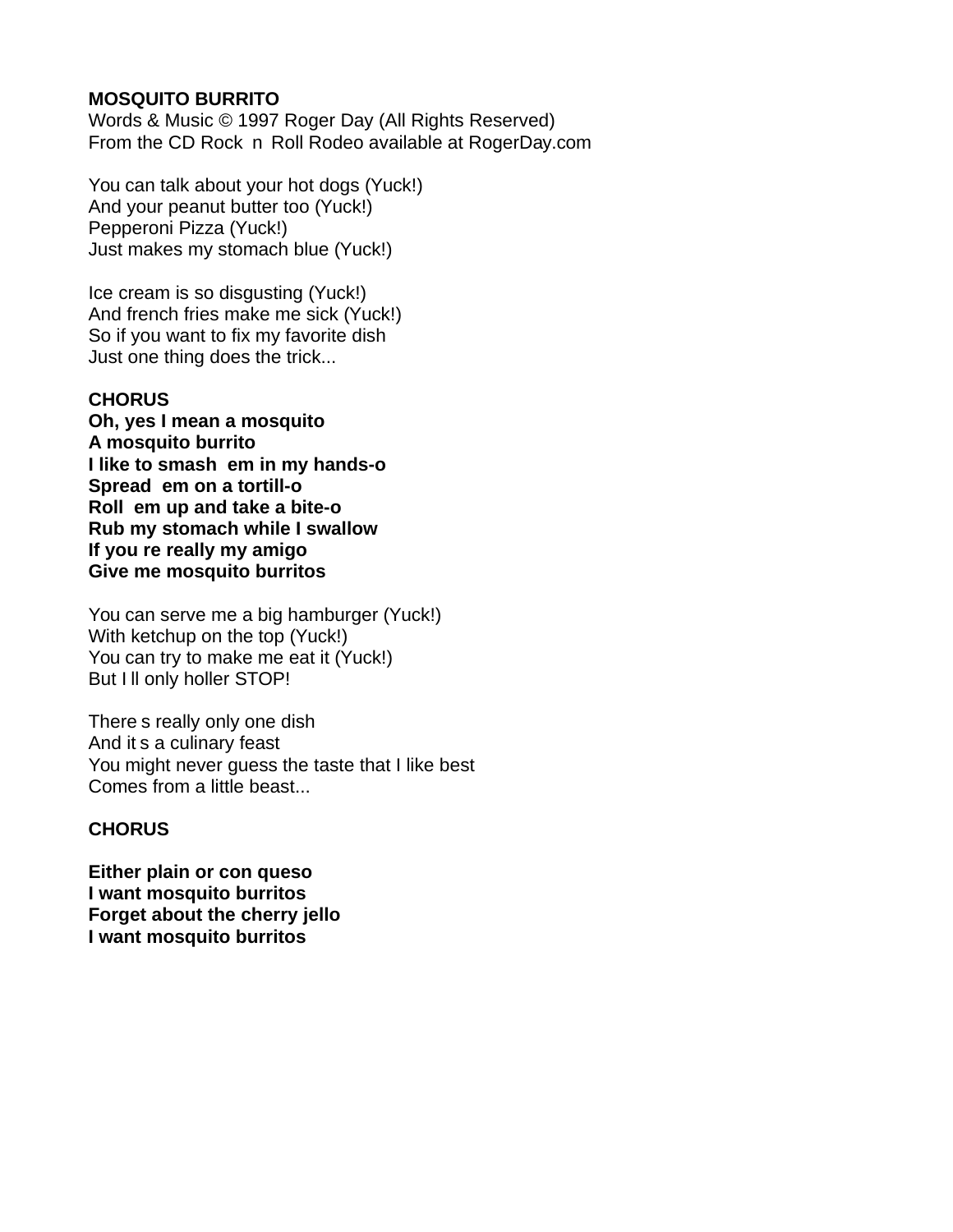### **ROCKIN ABCS**

Words & Music © 1997 (All Rights Reserved) From the CD Rock  $n$  Roll Rode available at RogerDay.com

Starts with the traditional ABC song

ABCDEFGHIJKLMNOP ABCDEFGHIJKLMNOP QRSTU&V WXYZ!

I said ABCDEFG Everybody after me (ABCDEFG Everybody after me) HIJKL&M OP once again (HIJKL&M OP once again) QRSTU&V WXYZ!

Everybody after me now... AB - AB! CD - CD! EF - EF! GH - GH!  $IJ - IJI$ KL - KL! MN - MN! OP - OP! QRSTU&V WXYZ!

A little louder now! (Repeat above)

Let s take it back to the beginning now... ABCDEFGHIJKLMNOP ABCDEFGHIJKLMNOP QRSTU&V WXYZ!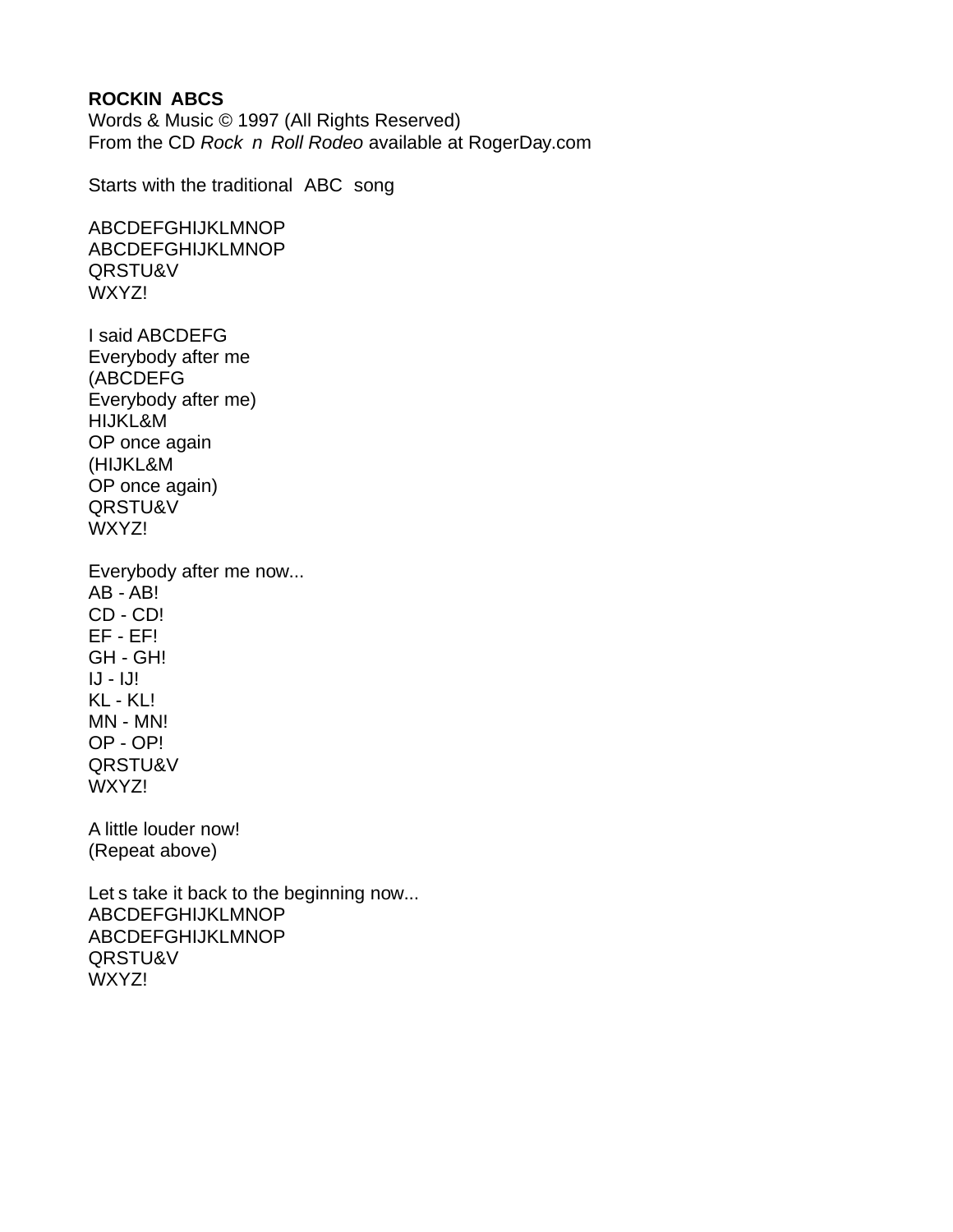#### **HERE COMES MR. SNAKE**

Words & Music © 1997 Roger Day (All Rights Reserved) From the CD Rock n Roll Rode available at RogerDay.com

#### **He likes to shimmy. He likes to shake Here comes Mr. Snake**

He ain t got no shoulders. He ain t got no legs He s got no belly button. Cause he was hatched from an egg He s the cold-blooded creature with the three-chamber heart Moving like a slinky through your backyard

**Singing woo..woo..(sss..sss..) Singing woo..woo..(sss..sss..) Singing woo..woo..(sss..sss..) Singing woo..woo..(sss..sss..) He likes to shimmy. He likes to shake Here comes Mr. Snake**

He might hide in the briars He might hide in the sand He might hide in your bathtub And slip through your hands He might look like a rake He might look like a rock He might look like a hosepipe Or even your sock

He ain t got no wristwatch - because he s got no wrist He can t kiss his girlfriend - because he s got no lips He sssleeps all winter in his sssecret den He wakes up in ssspring time and he sheds his ssskin!

**Singing woo..woo..(sss..sss..) Singing woo..woo..(sss..sss..) Singing woo..woo..(sss..sss..) Singing woo..woo..(sss..sss..) He likes to shimmy. He likes to shake Here comes Mr. Snake**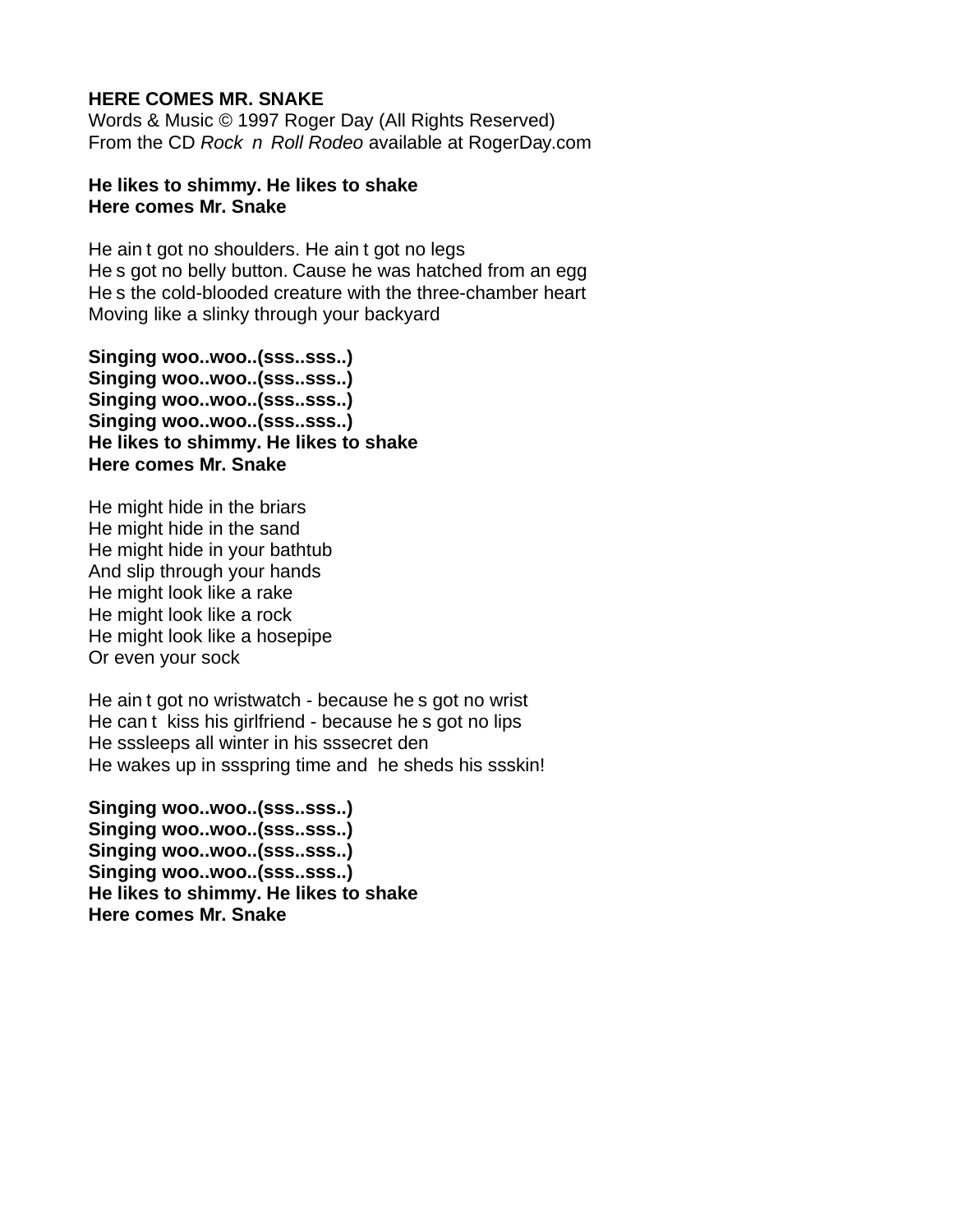#### **TOOKALAMOGA**

Words & Music © 1997 Roger Day (All Rights Reserved) From the CD Rock n Roll Rodeo available at RogerDay.com

My best friend is a turtle Tookalamoga is her name You might wonder why I Call her something strange

It s cause I saw her walking One morning down my street And that s the sound I heard her Making with her feet

**Too, Too, Tookalamoga Too, Too, Tookalamoga Too, Too, Tookalamoga That s my turtle s name**

I hope she doesn t bore you Because she walks so slow But she must carry her house Everywhere she goes

So if you see her walking One morning down your road You ll know what to call her When you say hello (HELLO!!)

**Too, Too, Tookalamoga Too, Too, Tookalamoga Too, Too, Tookalamoga That s my turtle s name**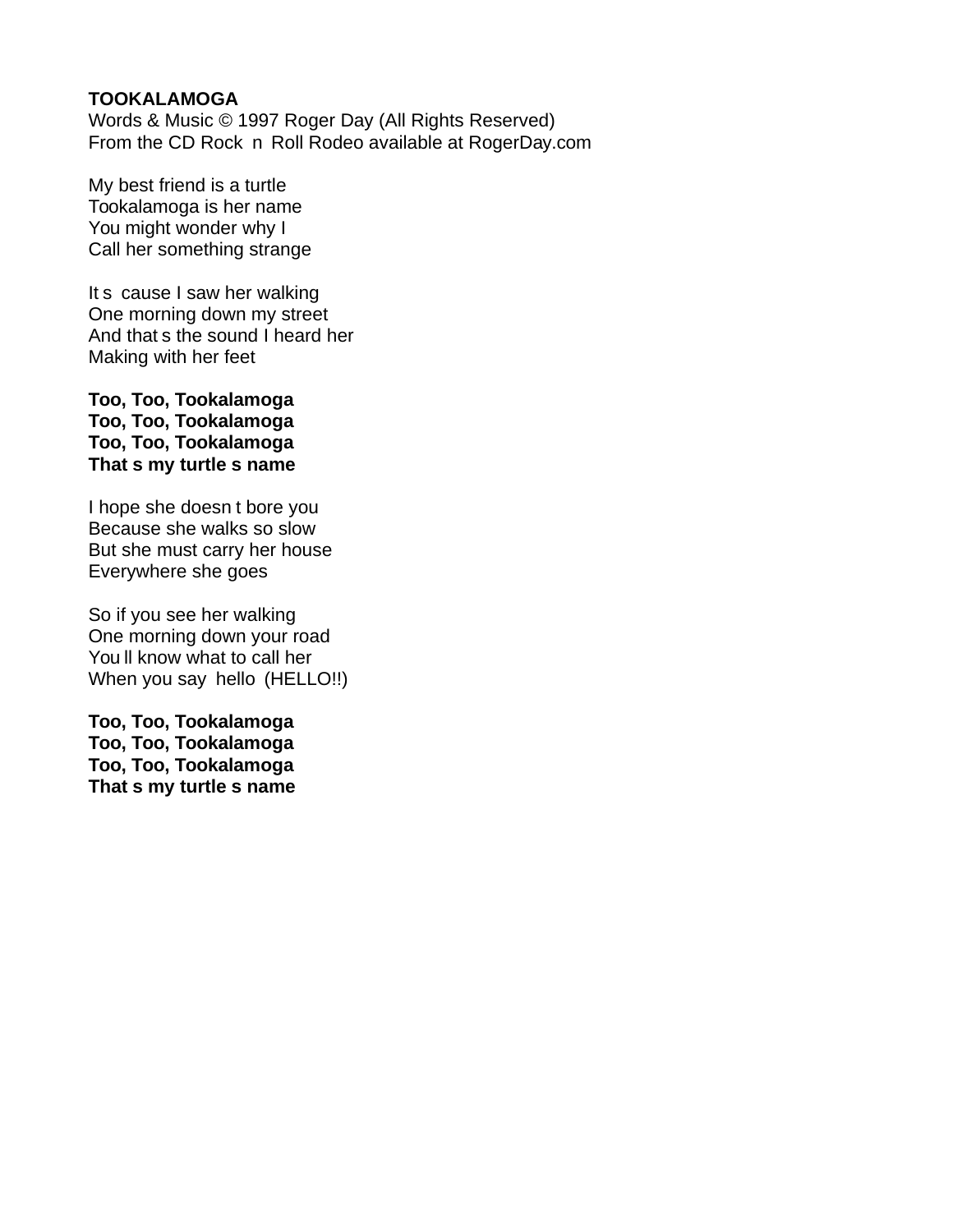#### **MY FIRST LOOSE TOOTH**

Words & Music by Roger Day © 1997 (All rights reserved) From the CD Rock  $n$  Roll Rode available at RogerDay.com

I woke up this morning and I started my day I stumbled out of bed and I made my way Down to the kitchen where I poured some juice That s when I noticed that my tooth was loose!

I can tell you re thinking right off the bat I don t see what s so great about that It s something that happens nearly every single day To kids from Canada to Tampa Bay

Well, you might be right; that might be true But maybe someday this will happen to you...

Maybe one morning when you re putting on your shirt You ll notice that your mouth is starting to hurt You ll rush up to the mirror and open up wide And notice there s a tooth that s loose inside!

Now the very first thing you re gonna wanna do Is reach up with your finger to see if it moves You ll wiggle it left then you ll wiggle it right Till it wiggles all morning and it wiggles all night

You ll wiggle it at school and you ll wiggle it at home You ll wiggle it in crowds and you ll wiggle it alone You ll wiggle it for friends and you ll wiggle it for foes You ll wiggle it for everybody everywhere you go!

Until you wiggle it one little wiggle too far... And it pops right out wherever you are!! Well, now you ve got a hole where your tooth used to be And you re feeling pretty strange cause you can taste it bleed

And you re telling everybody I M GONNA BE SICK!! That s when you figure out a brand new trick Cause you spread your lips and clamp your jaws And still have room to stick your straw

To slurp your milk or gurgle up your coke Impress your friends and embarrass your folks! So now you re thinking, Hey, this is pretty fun! When the very best part is yet to come

Cause when you get back home and you re ready for bed You can stick that tooth underneath your head And if everything goes exactly right The tooth fairy comes in the middle of the night She sneaks in your room when you re sound asleep And she leaves a little cash where your tooth used to be

So, you re still sitting there thinking I know that scene. Everybody s done that whole routine. Well, you might be right: I might be wrong. It might not be worth writing a song

Except for one little thing you see It s the very first time it s happened to me...The End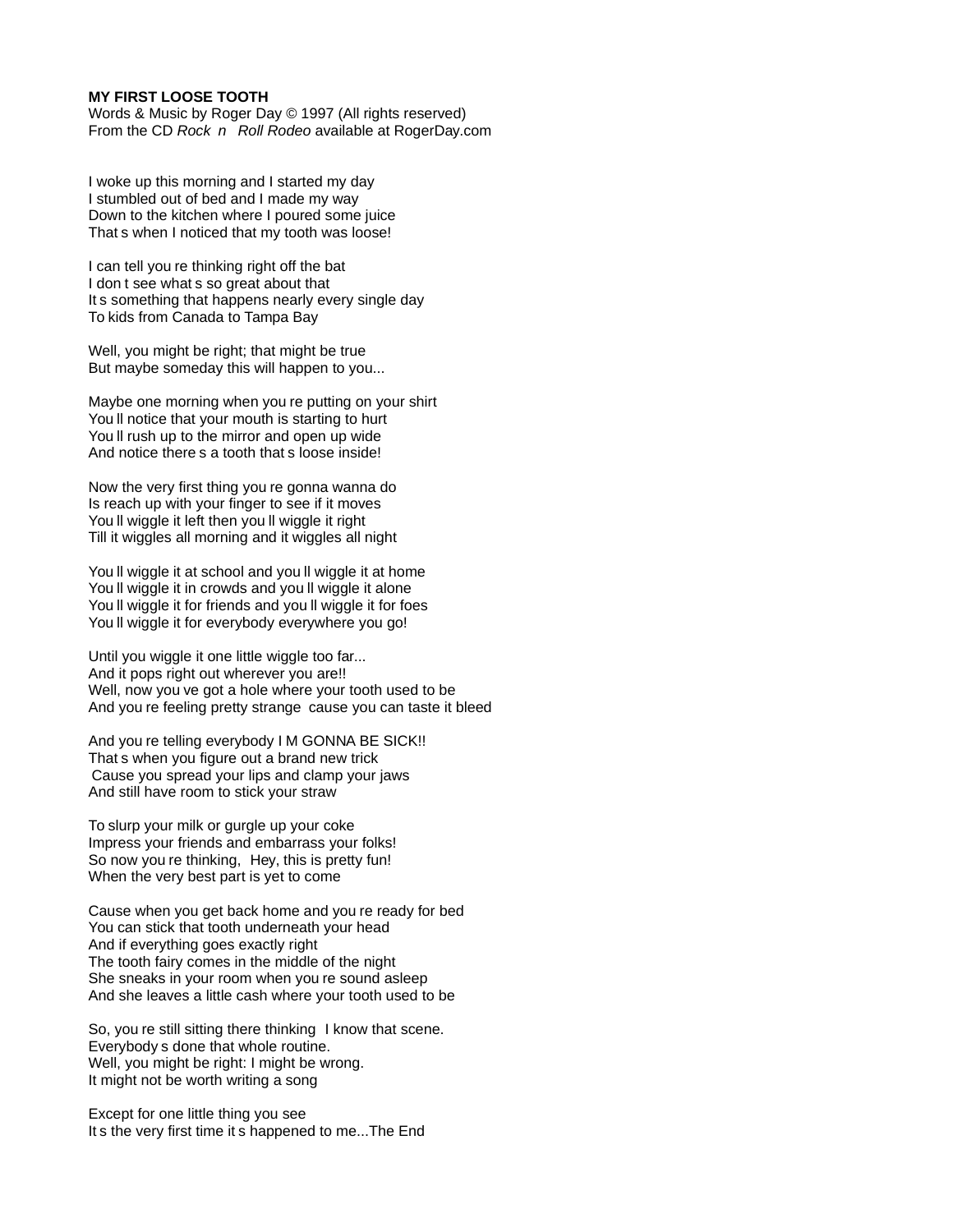#### **MY INVISIBLE DINOSAUR**

Words & Music © 1997 Roger Day (All Rights Reserved) From the CD Rock n Roll Rode available at RogerDay.com

This ain t no time for napping No, this is time for fingersnapping So if you want this song to happen Let me see your toes start tapping...

**Guess what I ve got in my pocket? It s my invisible dinosaur!** I found him in my closet

Hiding in my toys That were piled on the floor

Maybe you can see him too I think I see him crawling in your shoes **Guess what I ve got in my pocket? It s my invisible dinosaur!**

He prefers the rainy weather He likes to play in the mud outside He doesn t even need an umbrella Because invisible dinosaurs always stay dry

He likes to sleep in the bed with me He scares away the monsters that I can t see **Guess what I ve got in my pocket? It s my invisible dinosaur**

All right, let s hear your dinosaur ROAR!! Show me your dinosaurs CLAWS!! Last but not least -You ve got to show me your dinosaur TEETH!!

He likes to sneak in the kitchen -Late at night He finds yesterday s pizza - And takes a bite...CHOMP!

**Guess what I ve got in my pocket? It s my invisible dinosaur** I found him in my closet Hiding in the toys that were piled on the floor

He s your friend too so don t be scared I think I see him crawling in your hair **Guess what I ve got in my pocket? It s my invisible dinosaur**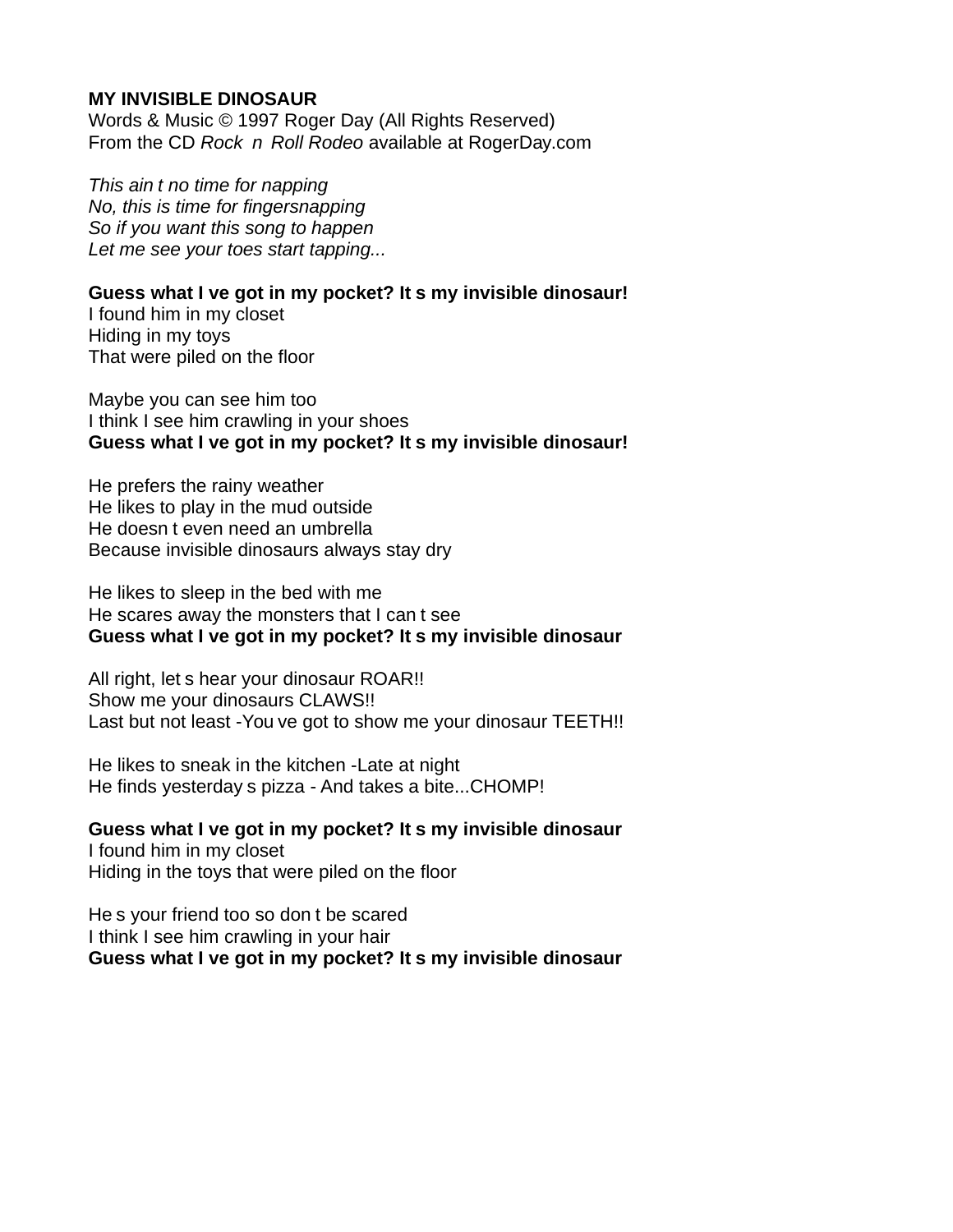## **I GOT HANDS**

Words & Music © 1997 Roger Day (All Rights Reserved) From the CD Rock n Roll Rodeo available at RogerDay.com

I got hands to throw my baseball - hands to ride my bike Hands to wave hello to the people I like I got hands to catch the telephone - hands to check the mail Hands to row my boat when there s a hole in my sail

### **REFRAIN**

**I got a hand on my left I got a hand on my right I gotta hand it to me My hands are all right**

I got hands to hold the hammer - hands to hold the nail Hands to build a tree house at the end of the trail I got hands to pet my puppy - hands to pet my cat Hands to pet my rhino what do you think about that

## **REFRAIN**

**CHORUS I got hands, how bout you! I got hands to tie my shoe You can ask anybody from here to Japan I got ten little fingers on my two big hands**

I got hands to open windows - hands to open doors Hands to dump my toys in the middle of the floor I got hands to button buttons - hands to zip my pants Hands to take em off when they get filled up with ants!

## **REFRAIN**

I got hands to throw the Frisbee - hands to blow a kiss Hands to hold the rod when I m reeling in a fish I got hands to make a circle - hands to make a square Hands to make me scary like a grizzly bear

#### **REFRAIN**

**CHORUS**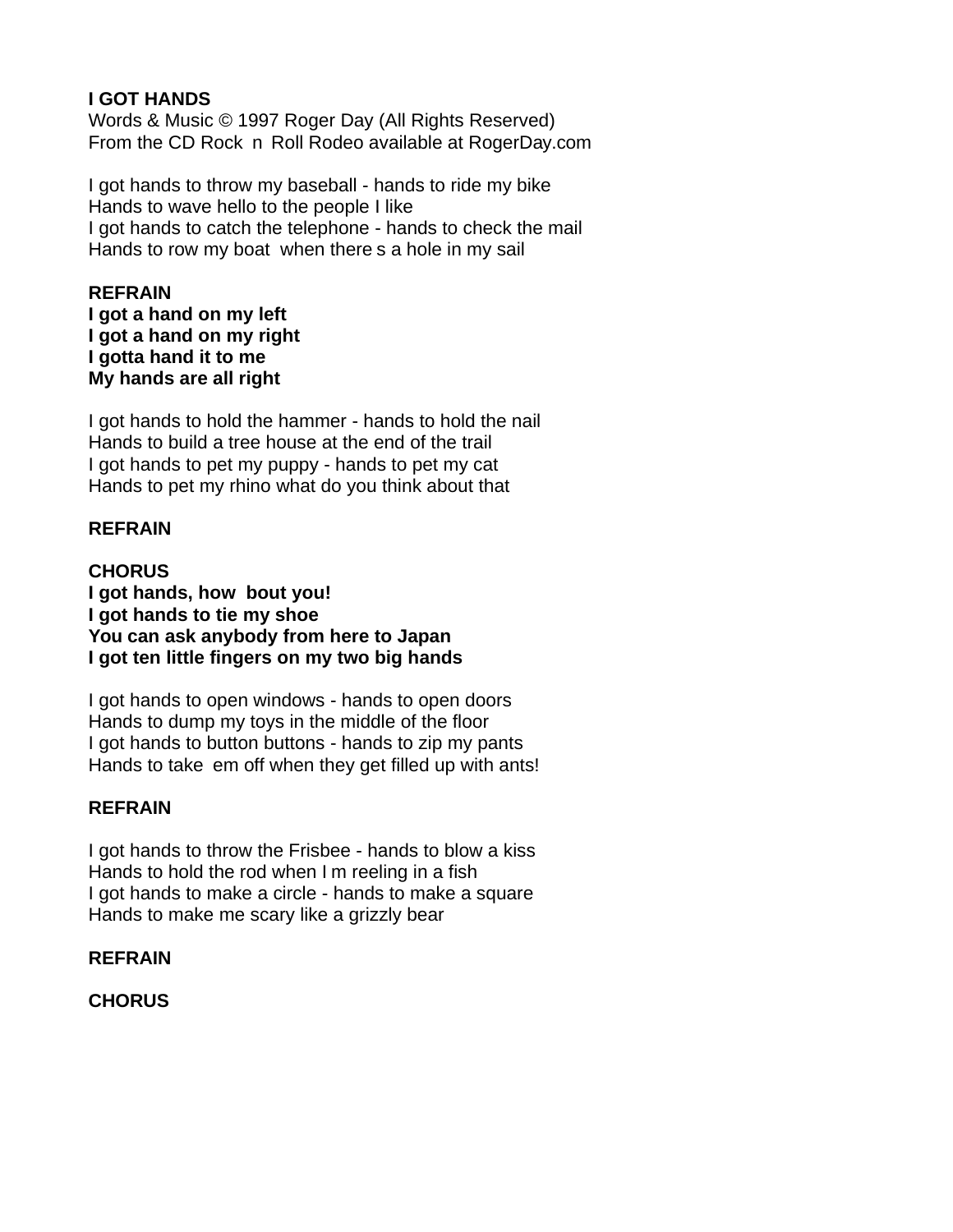## **CAN YOU POINT YOUR FINGER?**

Words & Music Day © 1997 Roger (All Rights Reserved) From the CD Rock n Roll Rode available at RogerDay.com

Can you point your finger at your nose Can you point your finger at your nose Can you show everybody where the bad smells go Can you point your finger at your nose

## **CHORUS**

**Can you point it to the left Can you point it to the right Can you point it in a circle when you re spinning out of sight Can you point it at the ceiling Can you point it at the floor Can you point it til your pointy little finger gets sore!**

Can you point your finger at your eye Can you point your finger at your eye Can you show em where you see Can you show em where you cry Can you point your finger at your eye

## **CHORUS**

Can you point your finger at your ear Can you point your finger at your ear If they want to tell a secret tell em they can whisper hear Can you point your finger at your ear

## **CHORUS**

Can you point your finger at your mouth Can you point your finger at your mouth Can you show em all your teeth both north and south Can you point your finger at your mouth

## **CHORUS**

Can you point your finger at your heart Can you point your finger at your heart Can you show everybody where your love starts Can you point your finger at your heart

# **CHORUS**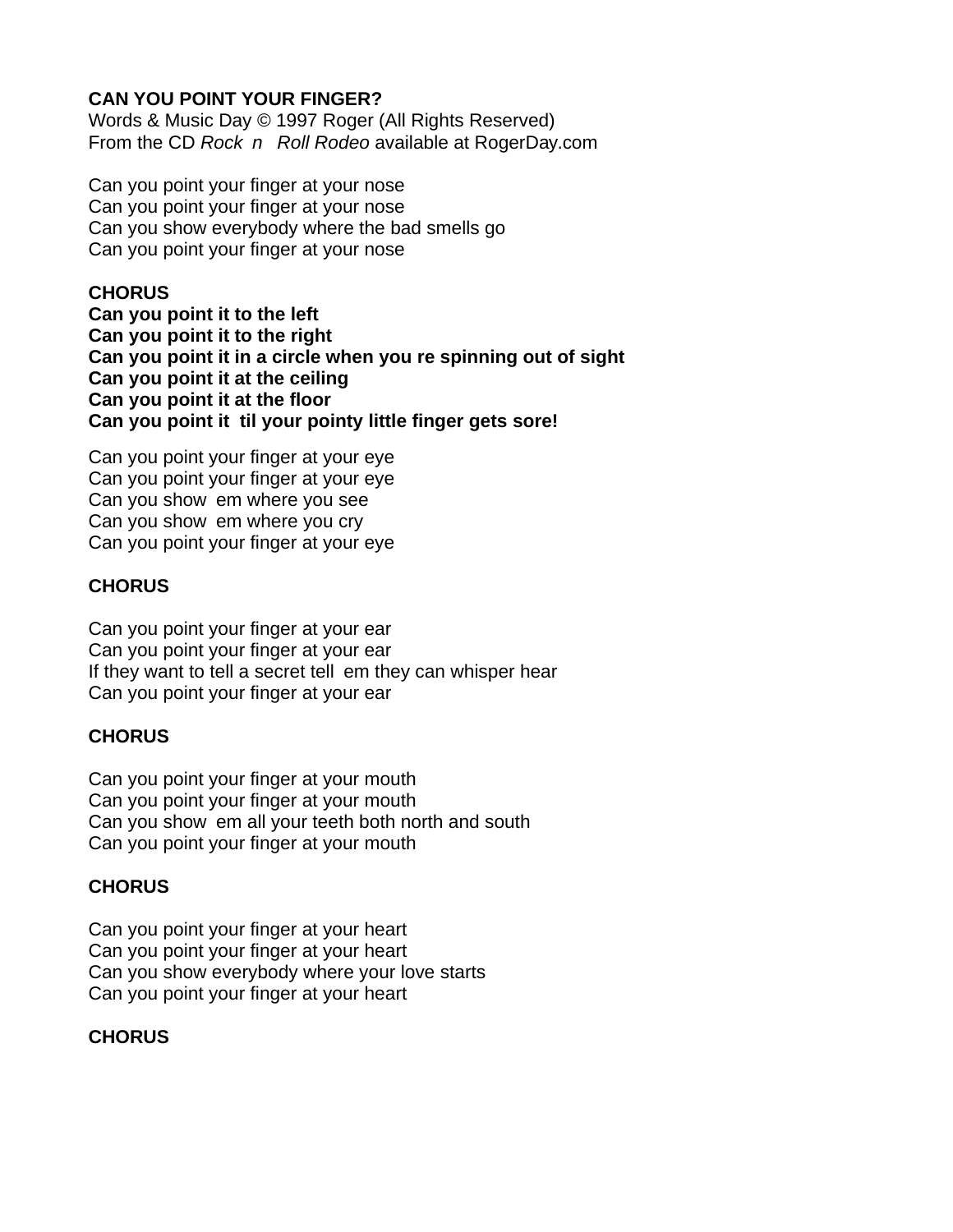### **JUMP UP & TURN AROUND**

Words & Music © 1997 Roger Day (All Rights Reserved) From the CD Rock n Roll Rodeo available at RogerDay.com

There s no time for sadness There s no time for tears There s no time for albatrosses hanging around us here

It s time for laughter And it s time for fun It s time to make our circle big enough for everyone

### **CHORUS**

**Jump up, jump up, jump up and turn around Jump up, jump up, jump up and turn around Jump up, jump up, jump up and turn around Everybody turn around**

There s no time for dark clouds There s no time for rain There s no time to use our voice to grumble and complain

It s time for celebration With great big smiles It s time to say goodbye to all our troubles for awhile

## **CHORUS**

Now everybody stop! And look to your right And tell that person there Hey, man, you re all right!!

Now everybody turn back The other way Shake that person s hand right there and say Hey, man, you re okay!!

## **CHORUS**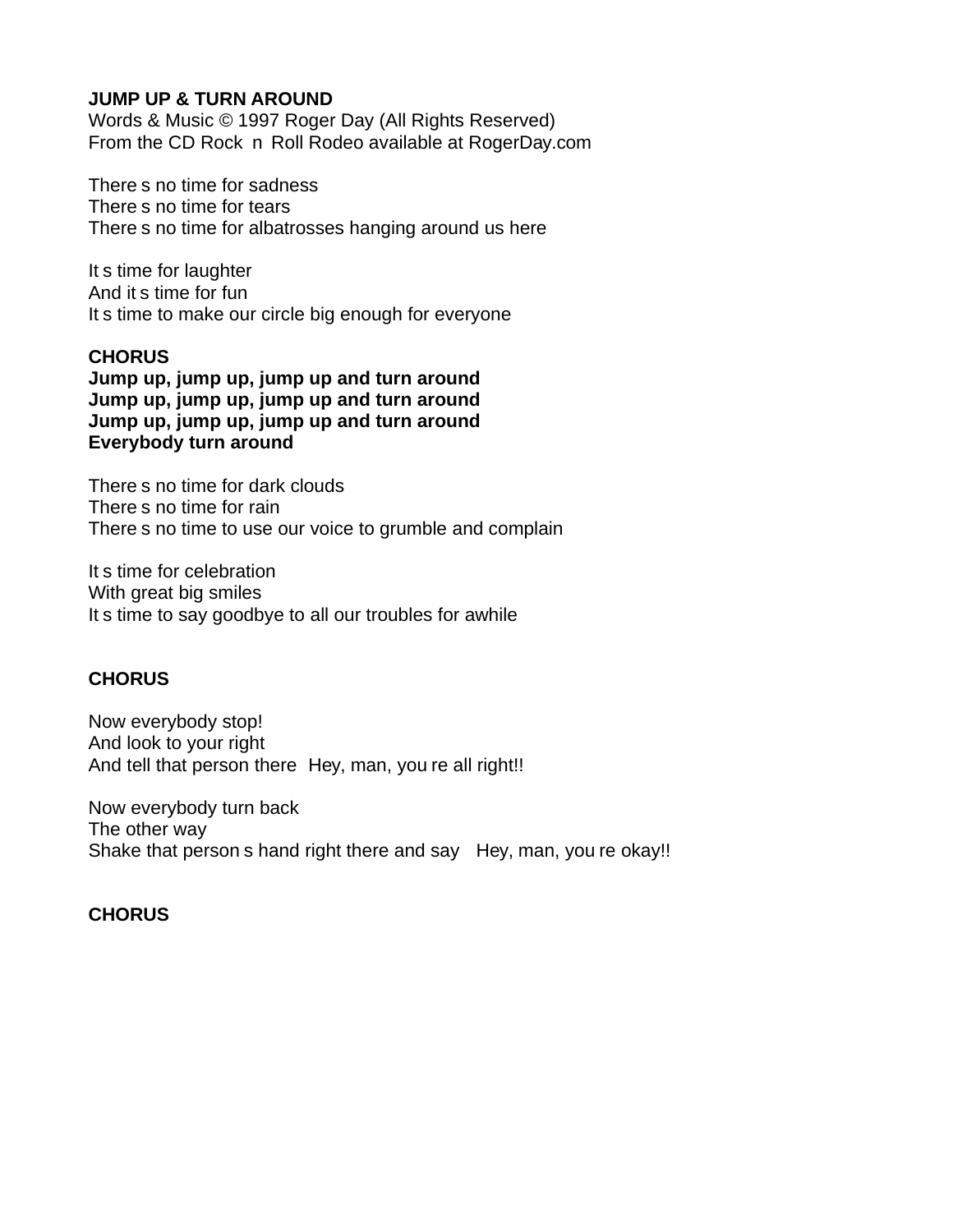### **MARVIN, THE MARVELOUS MOOSE**

Words & Music © 1997 Roger Day (All Rights Reserved) From the CD Rock n Roll Rodeo available at RogerDay.com

Marvin, he is a marvelous moose He s got hairy antlers and his front teeth are loose He s the biggest kid in school The other kids think he s cool **They call him Marvin, the Marvelous Moose**

Marvin, he likes to play football He can t say Hup he just does the moose call Arooo! is the moose call a! when he plays football **They call him Marvin, the Marvelous Moose**

Marvin s favorite class is lunch We don t know what it is but he sure eats a bunch He thinks he s in a stable So he eats under the table **That s Marvin, the Marvelous Moose**

And if you re feeling sad and lonely He ll give you a furry moose hug And tell you life is marvelous He ll tell you life is marvelous Life is always marvelous with Marvin, the Marvelous Moose

Marvin, he is a marvelous moose He s got hairy antlers and his front teeth are loose And if you want to be his friend Then sing this song again **For Marvin, the Marvelous Moose That s Marvin, the Marvelous Moose That s Marvin, the Marvelous Moose**